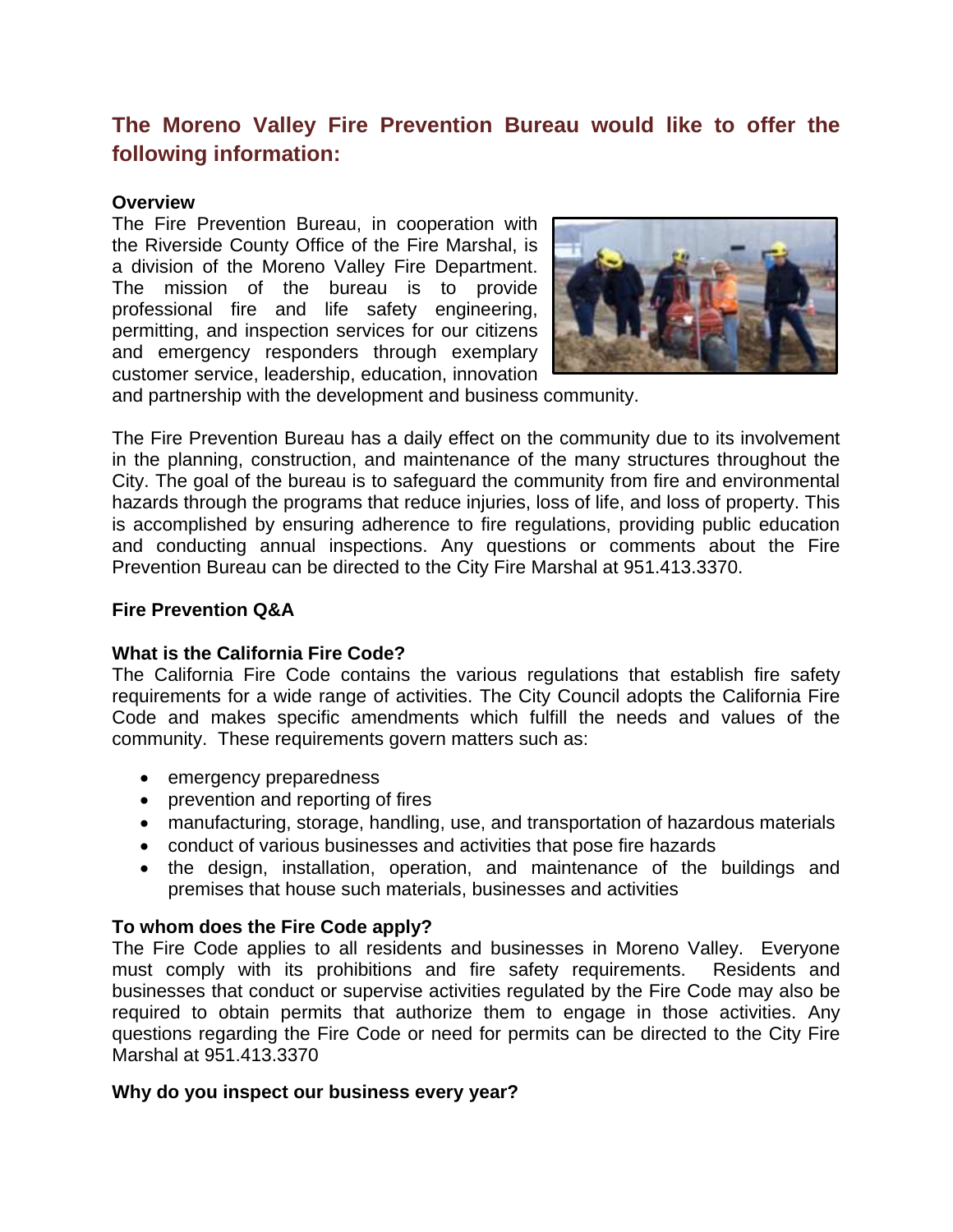Fire Inspections are completed at least once a year to make sure the buildings in which you work or live, or businesses you visit, are safe to occupy. These inspections ensure that fire protection devices and systems are maintained on a regular basis and ready should an emergency occur. Fire inspectors also ensure that exit doors function properly, exit signs illuminate, and fire-rated walls are not compromised. Any questions regarding the inspections can be directed to the City Fire Marshal at 951.413.3370

## **What is the minimum rating required of a fire extinguisher? How often does my extinguisher need to be serviced?**



The rating can be found on the label of the extinguisher near the UL (Underwriter's Laboratory) symbol. For businesses, the minimum rating for a fire extinguisher is 2A10BC. High hazard locations may require a higher rated extinguisher. In general, the Fire Code requires that one extinguisher be provided for every 75 feet of travel distance in low hazard occupancies, such as office spaces. Fire extinguishers must be serviced annually by a contractor licensed by the Contractor's State License Board or the State Fire Marshal.

Although not required, the Moreno Valley Fire Department recommends that residents have at least one fire extinguisher in the home. A general purpose, or ABC, fire extinguisher is designed to put

out the types of fires typically seen in the residential setting and can be found online or in most home improvement stores. Kitchen and garage fires are the most common type of residential fire, so having a fire extinguisher near one or both locations is advised. Any questions regarding the inspections can be directed to the City Fire Marshal at 951.413.3370

#### **Does my home need a smoke alarm and, if so, how many?**

The California Health & Safety Code requires that every single-family dwelling has operable smoke alarms that are approved and listed by the State Fire Marshal and installed in accordance with the State Fire Marshal's regulations. One of the best ways to protect yourself and your family is to have a working smoke alarm that can sound fast for both a fire that has flames, and a smoky fire that has fumes without flames. It is called a "Dual Sensor



Smoke Alarm." Place a smoke alarm on the ceiling of every level of your home and both inside and outside bedrooms as children and older people can sleep though the loud sound of a smoke alarm. If you keep your bedroom doors closed, place a smoke alarm on the ceiling of each bedroom and check smoke alarms monthly by pressing the test button.

In addition, all new construction or additions, alterations, or repairs that exceed \$1,000 in cost and for which a permit is required must have a smoke alarm installed inside each bedroom as well as one centrally installed in the corridor or area outside the bedroom. For new construction only, the smoke alarm must be hardwired with a battery backup. For all other homes, the smoke alarm may be battery operated. This law also applies to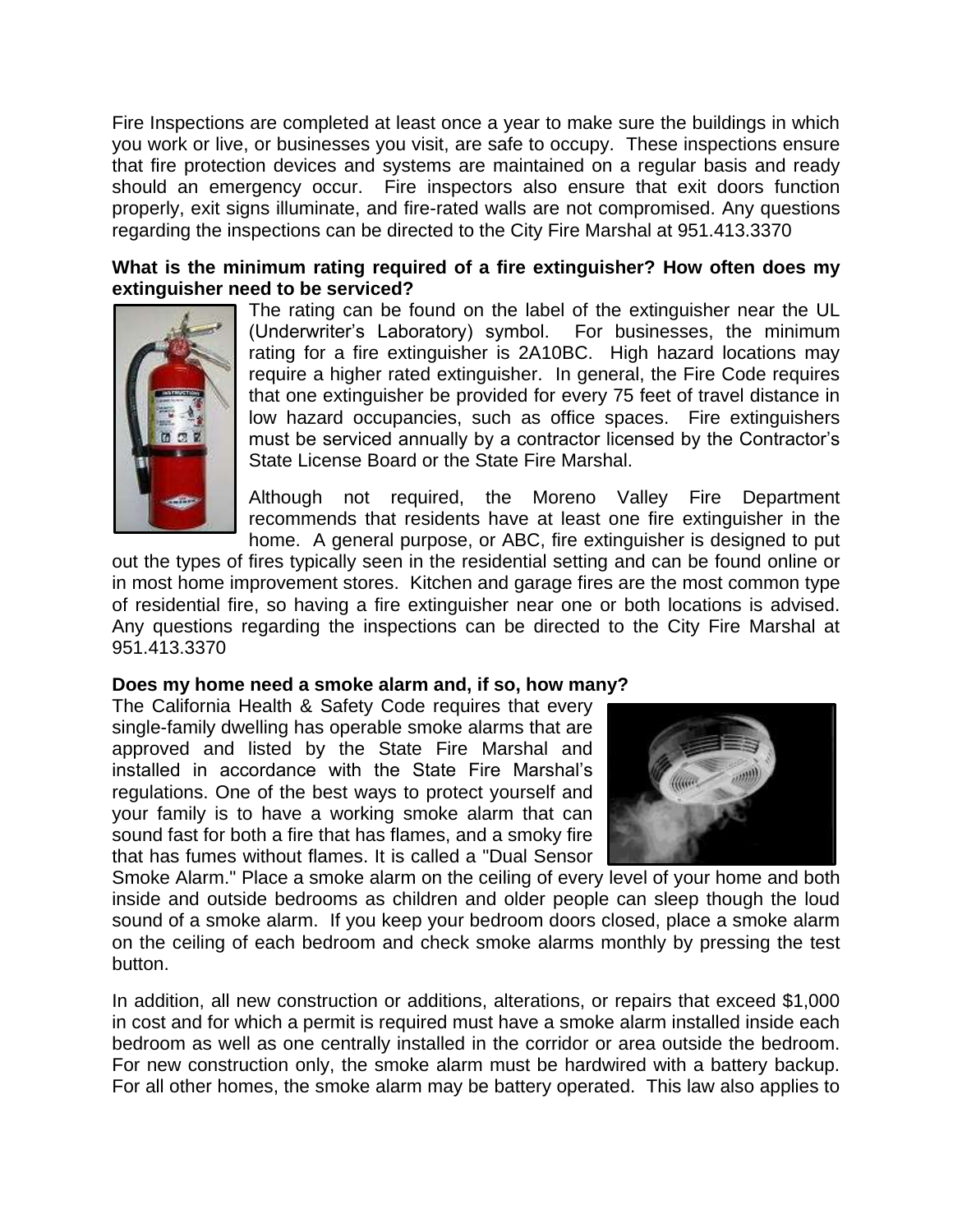multi-family dwellings, such as apartment buildings. Any questions regarding the need or operation of smoke alarms can be directed to the City Fire Marshal at 951.413.3370

### **Does my home need a carbon monoxide monitor?**

Beginning January 1, 2013 all single-family homes, apartments, and condominiums in California that have a fireplace, an attached garage, or fossil fuel burning appliances are required by law to have a carbon monoxide device installed. Similar to smoke detectors, you should install a carbon monoxide monitor outside of each separate sleeping area. Many detectors can serve the dual purpose of carbon monoxide and smoke detection. Any questions regarding the need or operation of carbon monoxide monitor can be directed to the City Fire Marshal at 951.413.3370

# **What is a "Knox Box" and do I need one?**



A Knox Box is basically a locked key box. The purpose of a Knox Box is to provide the Fire Department with rapid, non-destructive access to the property and building during emergency situations. Property owners can put all necessary keys, pass cards, and other relevant items in a Knox Box to ensure efficient, effective after-hour entry should emergencies occur. If you open a new business or multi-family dwelling such as an apartment building or

condominium complex, you are required to obtain a Knox Box. In addition, the fire code official is authorized to require a Knox Box to be installed on existing buildings in accordance with 2013 California Fire Code, Section 506.1.

Knox boxes are also available for purchase for private residences if homeowners would like to allow for rapid entry by emergency personnel due to a medical condition. For information on how to purchase a Knox Box, contact the Fire Prevention Bureau at (951) 413-3370.

#### **How can I register a complaint about a possible fire hazard?**

If you have a concern or question regarding a fire hazard situation, you may contact the Fire Prevention Bureau by calling (951) 413-3370 or by notifying us via email at [fireprevention@moval.org.](mailto:fireprevention@moval.org) The Fire Prevention Bureau investigates complaints filed by citizens regarding potential fire hazards including blocked exits, inoperable fire protection systems, overcrowding, or dead vegetation. Once a complaint is received, a Fire Inspector will investigate the matter to verify if there is a violation. A corrective notice can be issued if the situation is deemed to be in violation of what is specifically required by the Fire Code. Aesthetic issues with conditions that may appear hazardous can also be addressed by the Code & Neighborhood Services Division at City Hall.

# **The Office of Emergency Management would like to offer the following information:**

# **Community Emergency Response Team (CERT) Training**